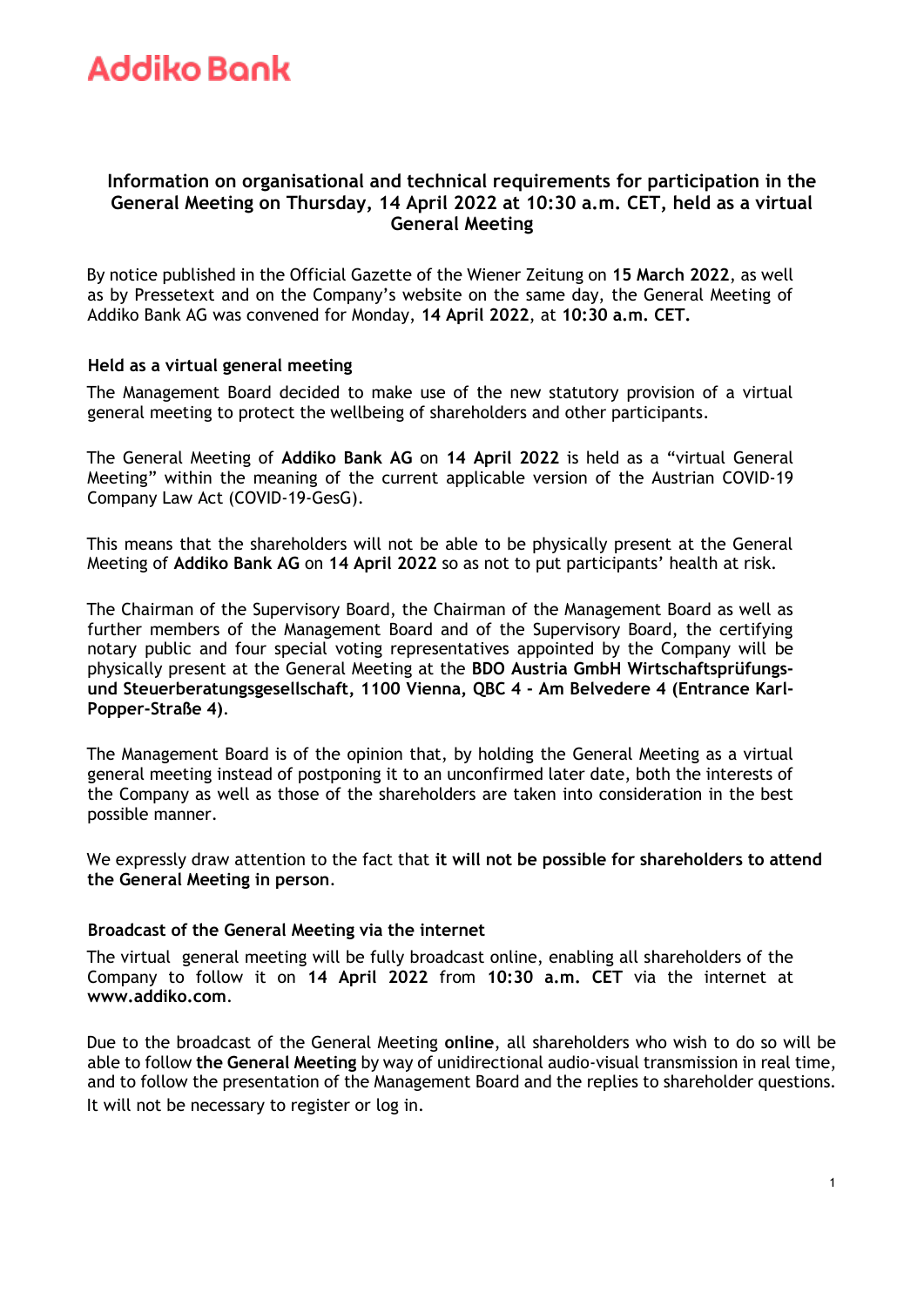The **technical requirements** for shareholders are high-speed access and/or a high-speed connection to the Internet as well as a web-enabled device with an HTML5-enabled Internet browser and activated JavaScript which is able to reproduce the sound and images of the broadcast (e.g. PC with monitor and loudspeakers, notebook, tablet, smartphone or similar).

**The exercise of voting right as well as the right to submit motions and the right to raise objections is only carried out by the special voting representatives.**

In the course of this virtual General Meeting of Addiko Bank AG on **14 April 2022**, only one of the following special voting representatives which are independent of the Company and whose expenses are borne by the Company may submit a motion, cast a vote and raise an objection in accordance with Section 3 (4) COVID-19-GesV.

Each shareholder who is entitled to attend the General Meeting and who has provided evidence of this to the Company in accordance with the provisions of the invitation (please refer to item IV of the invitation), has the right to appoint **one of the special voting representatives below to exercise his voting right, right to submit motions and right to raise objections**.

- (i) Florian Beckermann c/o Interessenverband für Anleger, IVA 1130 Vienna, Feldmühlgasse 22 Tel: +43 (1) 876 33 43 - 30 E-mail: [beckermann.addiko@hauptversammlung.at](mailto:beckermann.addiko@hauptversammlung.at)
- (ii) Rechtsanwalt Stephan Schmalzl, M.B.L. 1020 Wien, Trabrennstraße 2B Tel: +43 (1) 383 60 540 [schmalzl.addiko@hauptversammlung.at](mailto:schmalzl.addiko@hauptversammlung.at)
- (ii) Ewald Oberhammer 1010 Vienna, Karlsplatz 3/1 Tel: +43 (1) 503 30 00 E-Mail: [oberhammer.addiko@hauptversammlung.at](mailto:oberhammer.addiko@hauptversammlung.at)
- (iii) Maria Brandstetter 1010 Vienna, Stephansplatz 4 Tel: +43 (1) 513 85 12 E-Mail: [brandstetter.addiko@hauptversammlung.at](mailto:brandstetter.addiko@hauptversammlung.at)

The granting of a proxy to another person is not permitted according to Section 3 (4) COVID-19-GesV.

In order to facilitate the conduct of the Annual General Meeting, the shareholders are requested to limit communication with the special voting rights representatives they have authorised to submit motions for resolutions, voting instructions and raise an objection. The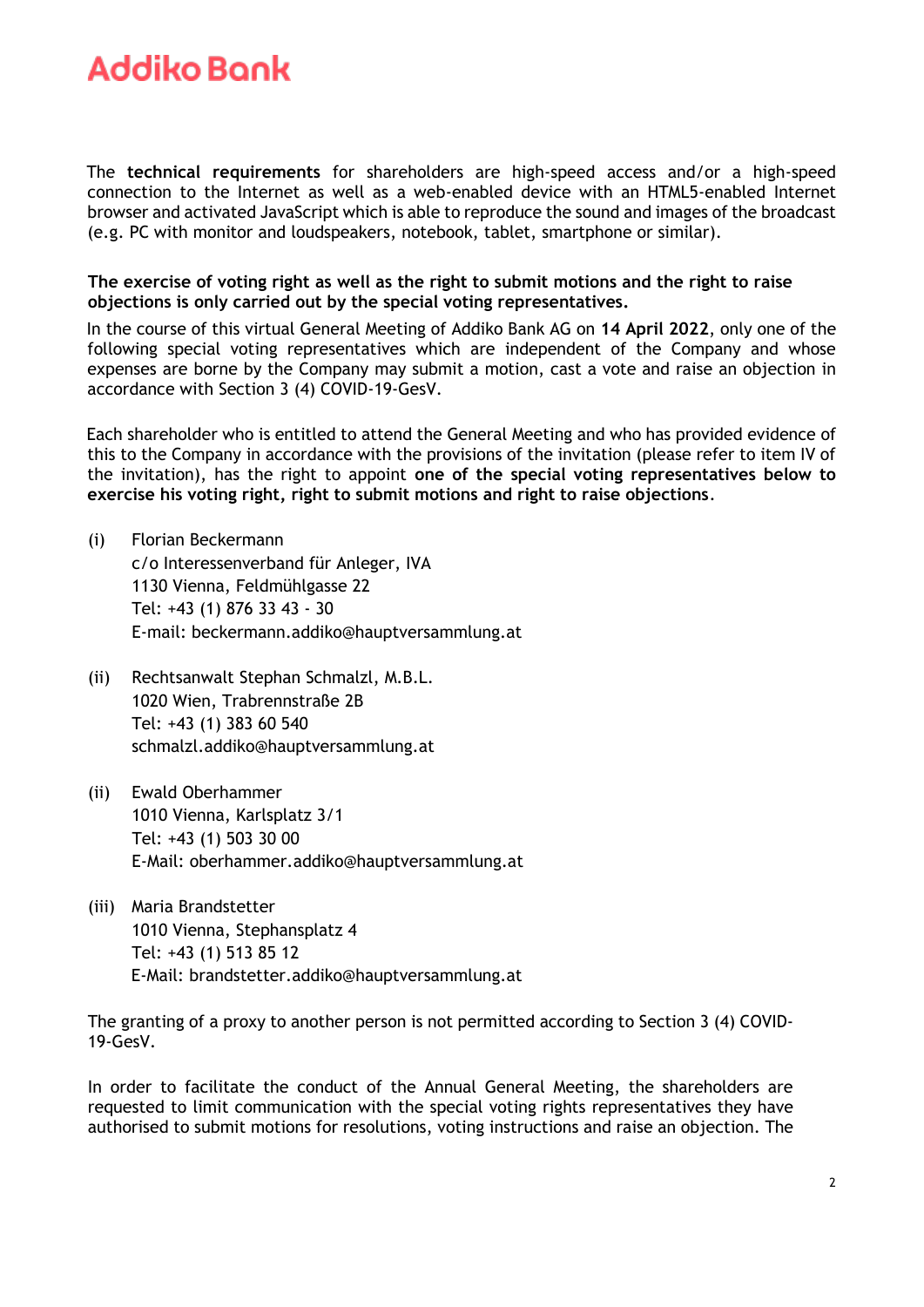right to information, on the other hand, can be exercised by shareholders themselves by way of electronic communication.

It is recommended to contact the authorised special proxy in good time if the special proxy authorized by the shareholder has orders to submit resolution proposals, voting instructions and to raise an objection in the virtual General Meeting on one or more points on the agenda.

To enable smooth running of events, please always use the **proxy form** available **on the Company's website** at **[www.addiko.com](http://www.addiko.com/)** as well as the form for revoking the proxy.

**For the purposes of verifying your identity as a shareholder**, please use the appropriate field in the proxy form to state the e-mail address you will be using for submitting instructions, motions or objections to the voting representative or for questions and speeches to the Company.

In your own interest, **all proxies** should be received **no later than 12 April 2022, 4:00 p.m. CET**, using one of the following communication channels:

Proxies granted to the special voting representatives may be **emailed to the address of the person you have selected stated above**. If you use this type of transmission, the voting representative selected by you can immediately access the proxy.

In addition, the following channels of communication and addresses to send your proxies are available to you:

**By mail or courier**: Addiko Bank AG, c/o HV-Veranstaltungsservice GmbH 8242 St. Lorenzen/Wechsel, Köppel 60

**By fax**: +43 (1) 8900 500 - 80

Option for credit institutions in accordance with Section 114 (1) 4th Sentence AktG b**y SWIFT**: GIBAATWGGMS (Message Type MT598 or MT599, ISIN AT000ADDIKO0 must be specified in the text)

The delivery of the proxy in person at the location of the meeting is expressly excluded.

When **granting a proxy to another person, it** should be noted that an **effective chain of proxies** (sub-proxy) must be used to ensure that one of the four special voting representatives is authorised to exercise the voting right, right to submit motions and right to raise objections at the General Meeting itself. Granting a proxy to exercise these rights at the General Meeting to a person other than one of the four special voting representatives is not possible within the meaning of Section 3 (4) COVID-19-GesV. However, **authorising other persons to exercise** other rights, in particular the **right to information and the right to speak**, is permissible.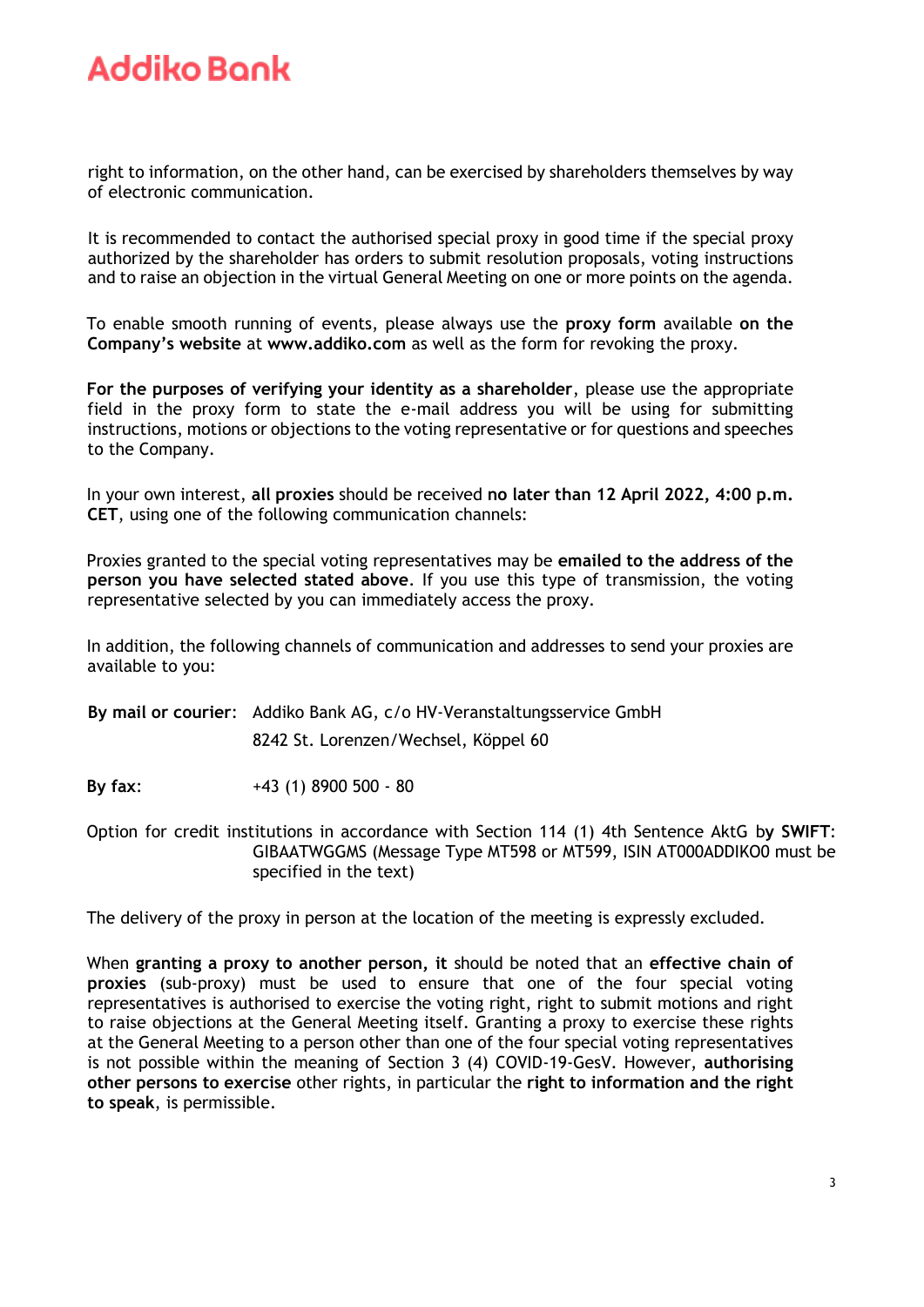The above provisions on the granting of a proxy shall apply mutatis mutandis to the revocation of the proxy. If the proxy is revoked after **22 April 2021, 4:00 p.m., CET**, we recommend sending the revocation to the voting representative concerned by email or fax, as timely receipt cannot otherwise be guaranteed.

### **Instructions to the special voting representatives**

The special voting representatives will only exercise the voting right, the right to submit motions and the right to raise objections when instructed to do so. If there is no instruction with regard to a motion for resolution, the voting representative will abstain from voting. If instructions issued with regard to motions for resolution are unclear (e.g. FOR and AGAINST the same motion at the same time), the voting representative will also abstain from voting.

Shareholders are requested to issue their instructions to their respective voting representative selected via the section of the proxy form intended for this purpose; the proxy form will be available from no later than **24 March 2022** on the Company's website at **www.addiko.com**. A form for issuing instructions is available on the Company's website at **www.addiko.com** together with the voting right proxy. Please **email** your instructions to the address of the voting representative you have selected as stated above. If you use this type of transmission, the voting representative selected by you will be able to immediately access the instruction.

**Instructions may be issued together with the granting of the proxy or at a later time**. Instructions with regard to exercising a voting right, right to submit motions and right to raise objections may be issued prior to or **during the General Meeting until the respective time determined by the Chairman**. Up until these respective times, the shareholders can amend instructions already issued or issue new instructions.

As the voting representatives cannot guarantee that, due to the potential multitude of simultaneous attempts to contact them, they will be **available by telephone during the General Meeting**, the **exclusive** means of communication to be used in this regard is **e-mail** your voting representative at the e-mail address stated above. Each e-mail must state the shareholder's personal details (name/company name, date of birth/Austrian Commercial Register number of the shareholder) and must clearly demonstrate the conclusion of the declaration by means of a personal signature or otherwise, e.g. by stating the name/company name (Section 13 (2) AktG). In order for the voting representatives to be able to verify your identity and consistency with the deposit confirmation, please also include your deposit number in this e-mail in this case.

It should be noted that it **may be necessary** to **briefly interrupt** the **virtual general meeting**  in order to safely process the shareholders' instructions to the voting representatives received during the General Meeting.

#### **Shareholders' right to information and speech**

Upon request, each shareholder is to be provided with information on the company's affairs at the General Meeting to the extent that such information is necessary for a proper evaluation of an agenda item.